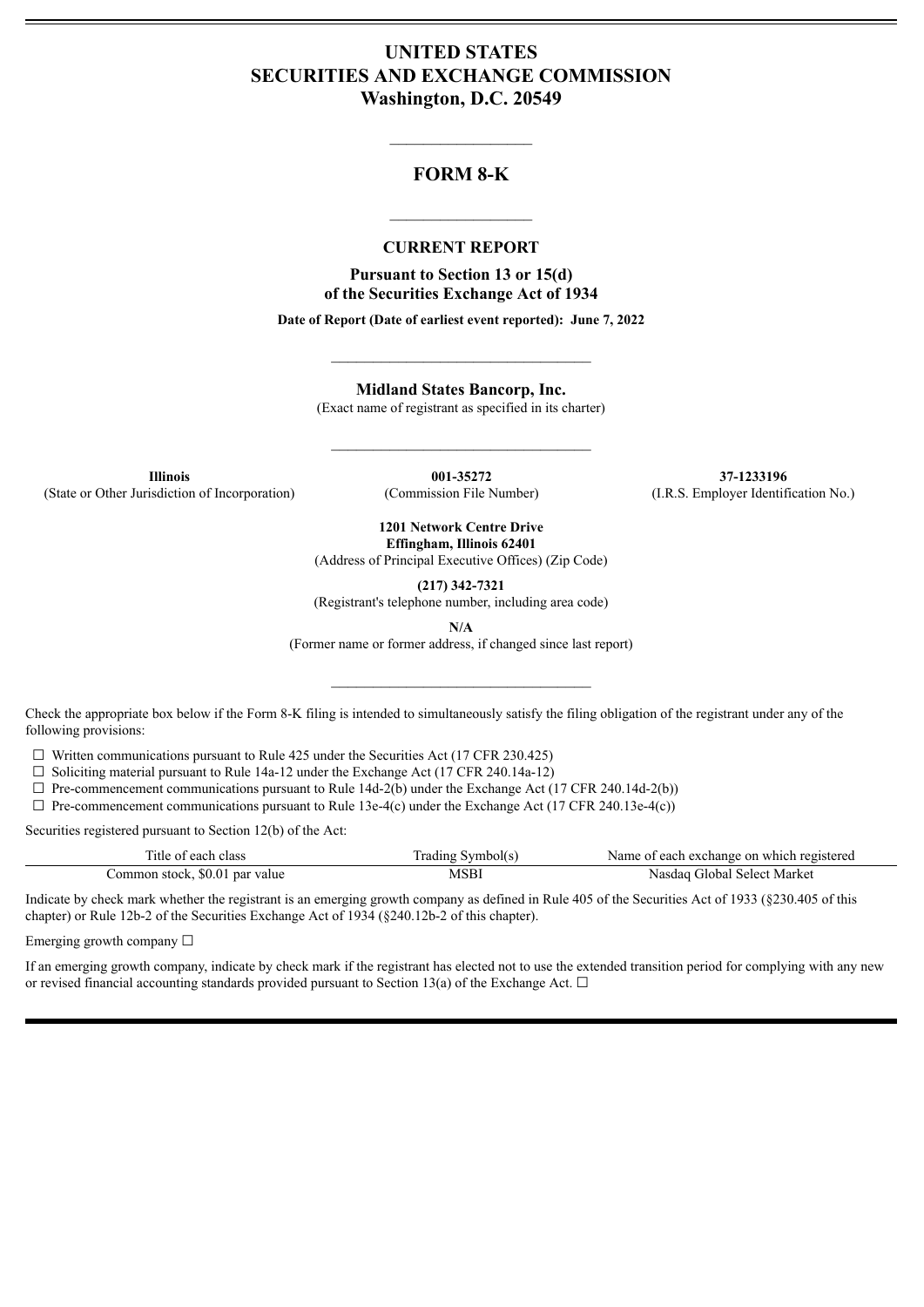#### Item 5.02. Departure of Directors or Certain Officers; Election of Directors; Appointment of Certain Officers; Compensatory Arrangements of **Certain Officers.**

On June 7, 2022, the board of directors of Midland States Bancorp, Inc. (the "Company") appointed Sherina Maye Edwards as a director of the Company. Ms. Edwards will serve as a Class II director, with a term expiring at the Company's 2024 annual meeting of shareholders. Ms. Edwards will be entitled to receive the compensation payable to non-employee directors of the Company, as disclosed in its proxy statement for its 2022 annual meeting of shareholders, filed with the Securities and Exchange Commission on March 21, 2022.

#### **Item 7.01. Regulation FD Disclosure.**

On June 10, 2022, the Company issued a press release announcing the appointment of Ms. Edwards as a director of the Company, which press release is furnished herewith as Exhibit 99.1.

The information furnished pursuant to this Item and the related exhibit shall not be deemed "filed" for purposes of Section 18 of the Securities Exchange Act of 1934, as amended (the "Exchange Act"), or incorporated by reference in any filing under the Securities Act of 1933, as amended, or the Exchange Act, except as may be expressly set forth by specific reference in such filing.

#### **Item 9.01. Financial Statements and Exhibits.**

(d) Exhibits

| <b>Exhibit No.</b> | <b>Description</b>                                                          |
|--------------------|-----------------------------------------------------------------------------|
| <u>99.1</u>        | Press Release of Midland States Bancorp, Inc., dated June 10, 2022          |
| 104                | Cover Page Interactive Data File (embedded within the Inline XBRL document) |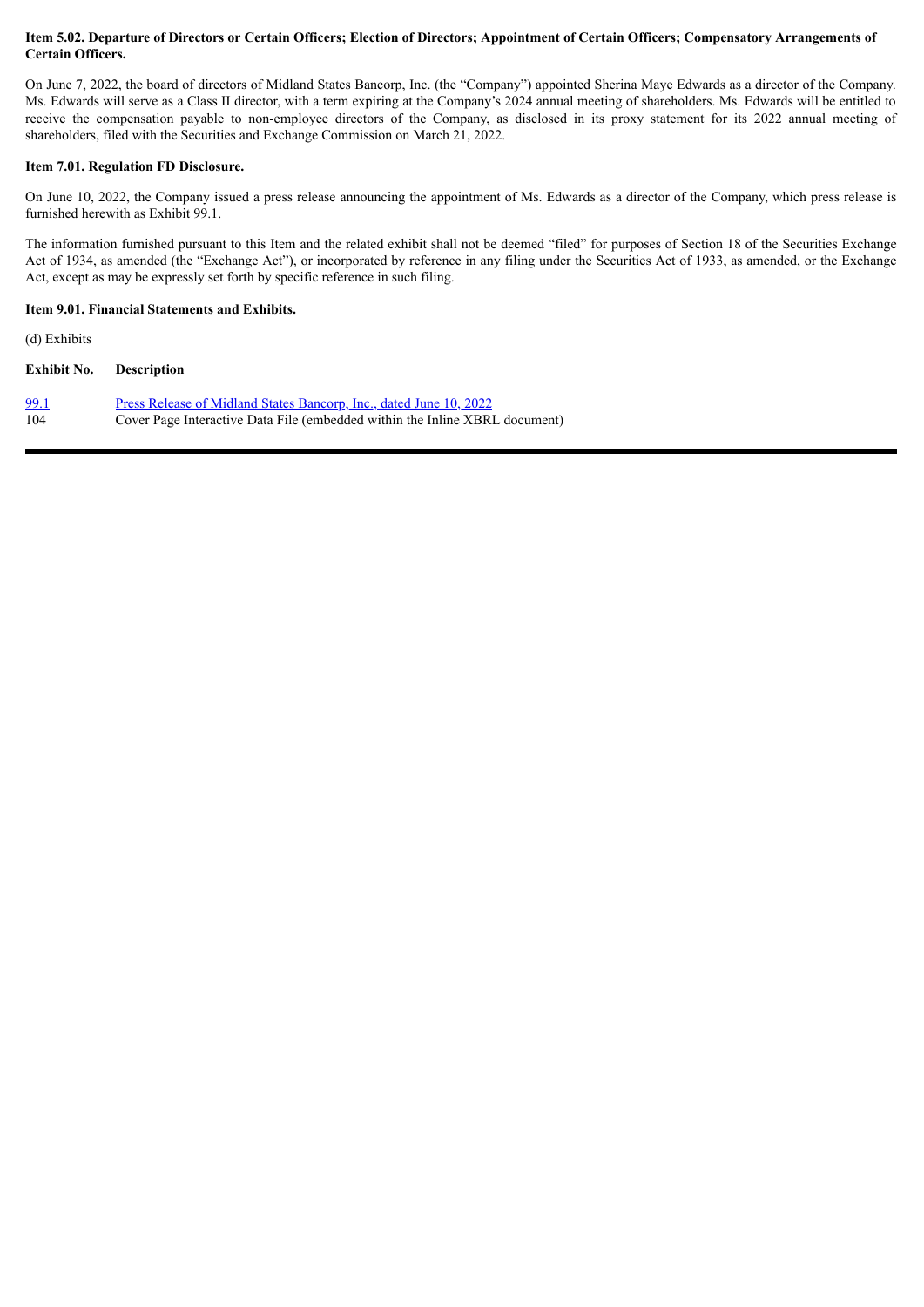### **SIGNATURE**

Pursuant to the requirements of the Securities Exchange Act of 1934, the registrant has duly caused this report to be signed on its behalf by the undersigned hereunto duly authorized.

#### **Midland States Bancorp, Inc.**

Date: June 10, 2022 By: /s/ Douglas J. Tucker Douglas J. Tucker Senior Vice President and Corporate Counsel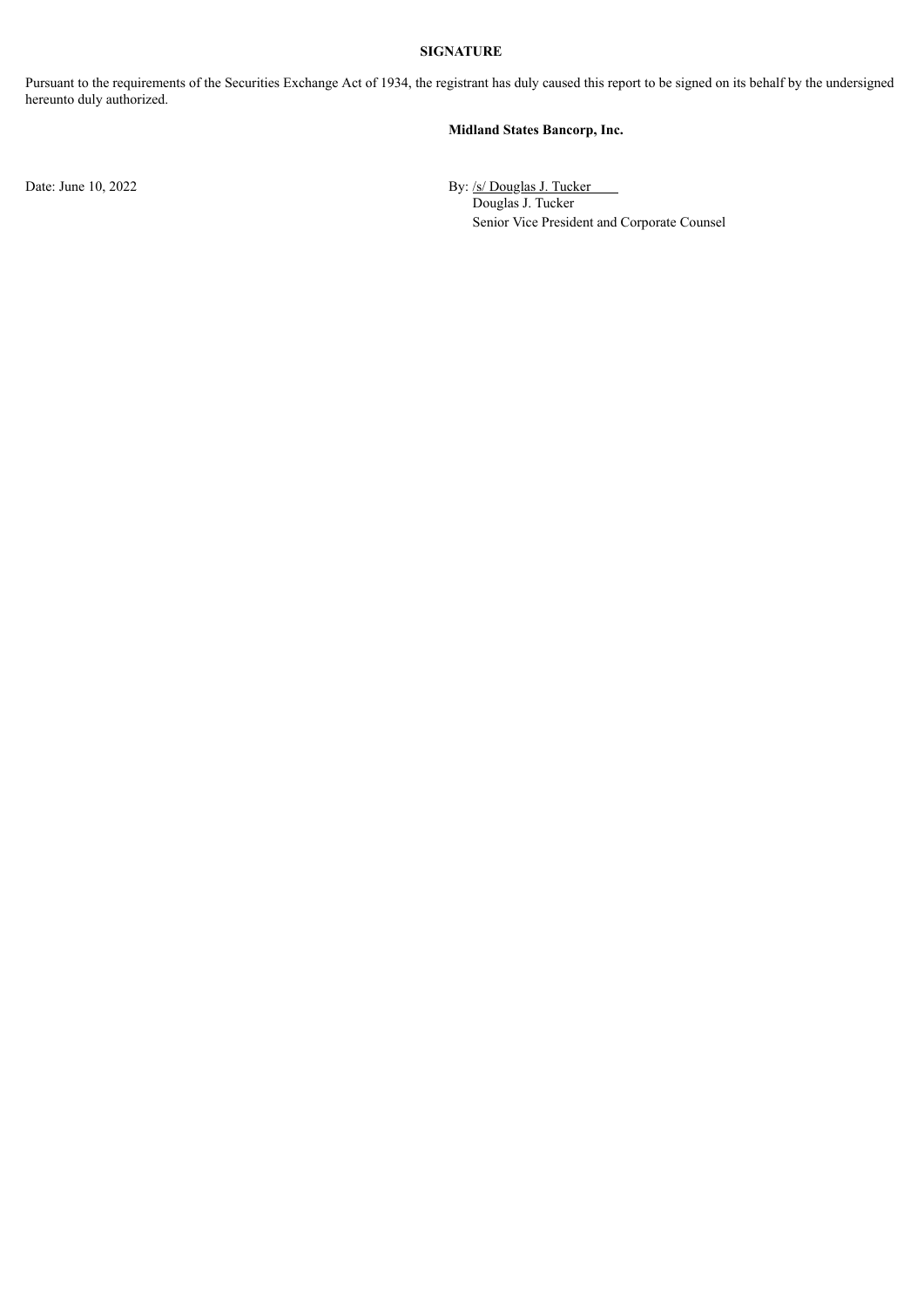# **Midland States Bancorp Appoints Sherina Maye Edwards to Board of Directors**

<span id="page-3-0"></span>EFFINGHAM, Ill., June 10, 2022 (GLOBE NEWSWIRE) -- Midland States Bancorp, Inc. (NASDAQ: MSBI) (the "Company" or "Midland") announced today that Sherina Maye Edwards has been appointed to the Board of Directors of the Company and Midland States Bank. Ms. Edwards is the Chief Strategy Officer of MasTec, Inc. (NYSE: MTZ), a leading infrastructure construction company operating mainly throughout North America across a range of industries. Most recently, she was the President and CEO of INTREN, a subsidiary of MasTec. With the addition of Ms. Edwards, the Company's Board of Directors now has 11 members, with 10 of the directors classified as independent.

"We are very pleased to add Sherina to our Board of Directors," said Jeffrey C. Smith, Chairman of the Board of the Company. "Sherina led a very successful, growing company in a highly regulated industry and now is overseeing the operational strategy of a portfolio of eight companies. She also has exceptional experience in both the public and private sectors. She possesses a unique combination of expertise and experience that we believe will be a valuable addition to the Board."

Ms. Edwards is nationally recognized as a leader in the utility and energy sector. As Chief Strategy Officer, she leads the evolution of the Power Delivery segment with strategic planning, integration and alignment across all entities and acceleration of business results to drive growth and profitability. She is a former Commissioner of the Illinois Commerce Commission and was appointed by President Barack Obama and U.S. Secretary of Transportation Anthony Foxx as Co-Chair of the U.S. Department of Transportation's Voluntary Information-Sharing System Working Group. Prior to joining INTREN, Ms. Edwards practiced law as an energy attorney and partner at Quarles & Brady in Chicago. Ms. Edwards holds a B.A. in Psychology from Spelman College and a Juris Doctorate from Howard University School of Law.

### **Sherina Maye Edwards**



Sherina Maye Edwards Appointed to Board of Directors of Midland States Bancorp

### **About Midland States Bancorp, Inc.**

Midland States Bancorp, Inc. is a community-based financial holding company headquartered in Effingham, Illinois, and is the sole shareholder of Midland States Bank. As of March 31, 2022, the Company had total assets of approximately \$7.34 billion, and its Wealth Management Group had assets under administration of approximately \$4.04 billion. Midland provides a full range of commercial and consumer banking products and services and business equipment financing, merchant credit card services, trust and investment management, insurance and financial planning services. For additional information, visit https://www.midlandsb.com/ or https://www.linkedin.com/company/midland-states-bank.

### **Forward-Looking Statements**

Readers should note that in addition to the historical information contained herein, this press release includes "forward-looking statements" within the meanings of the Private Securities Litigation Reform Act of 1995, Section 27A of the Securities Act of 1933, as amended, and Section 21E of the Securities Exchange Act of 1934, as amended, including but not limited to statements about the Company's plans, objectives, goals, future financial condition and future earnings levels. These statements are subject to many risks and uncertainties, including changes in interest rates and other general economic, business and political conditions, including the effects of the COVID-19 pandemic and its potential effects on the economic environment, our customers and our operations, as well as any changes to federal, state and local government laws, regulations and orders in connection with the pandemic; changes in the financial markets; changes in business plans as circumstances warrant; risks relating to acquisitions; and other risks detailed from time to time in filings made by the Company with the Securities and Exchange Commission. Readers should note that the forward-looking statements included in this press release are not a guarantee of future events, and that actual events may differ materially from those made in or suggested by the forward-looking statements. Forward-looking statements generally can be identified by the use of forward-looking terminology such as "will," "propose," "may," "plan,"